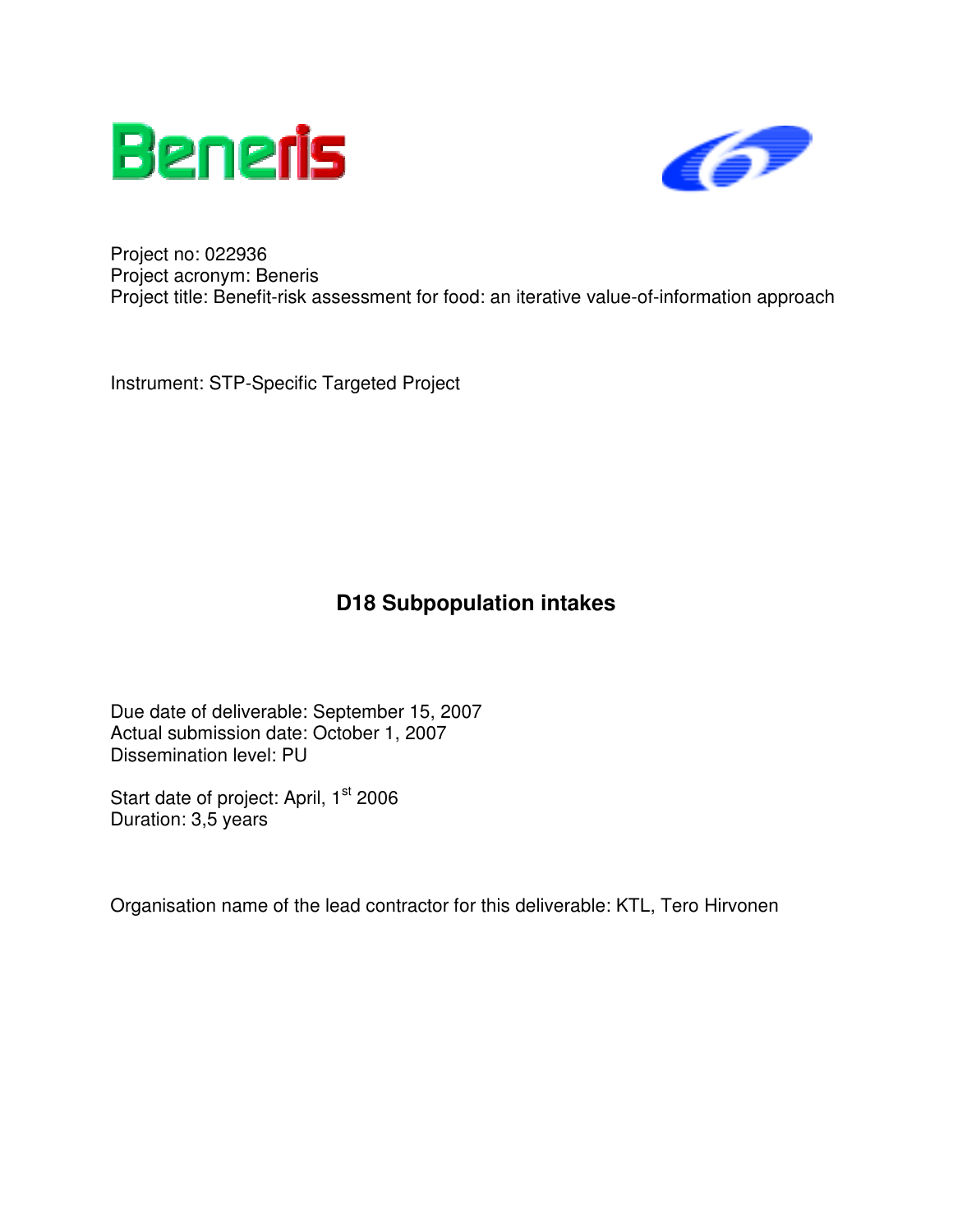## D18: Subpopulation intake: regional differences in Finland

In food consumption among adult males fruit consumption was higher in North Carelia than in other areas (capital area, Turku area, North Savo, Oulu province), whereas consumption of dairy products was lower on North Savo and Oulu province than elsewhere. Consumption of fats was lower in Turku area than in other areas.

In nutrient intakes among adult males n-3 intake was higher in North Savo than in other areas. Total fat intake was lower in Turku area than elsewhere. In North Carelia vitamin C intake from supplements was lower in North Savo than in other areas, but intake of folic acid from supplements was higher in Turku and capital areas than elsewhere.

In adult females consumption of meat and meat products was higher in Oulu province than in other areas, whereas consumption of fish and fish products was lower in Turku area and in Oulu province. Consumption of alcoholic beverages was higher in capital and Turku areas. In nutrient intakes vitamin D was lower in North Savo and Turku areas. In intakes from supplements vitamin C intake was higher in Turku and capital areas.

In children regional differences were rarer, especially in small children. In addition, dietary supplement use in general was low among children. In one year old boys consumption of non-alcoholic beverages was higher in Oulu area than in Tampere area. Sodium chloride intake was higher in Oulu area than in Tampere area. In one year old girls consumption of fruits and fish and shellfish was higher in Tampere area than in Oulu area, whereas consumption of fats and cakes was higher in Oulu area than in Tampere area.

In three year old children the regional differences were more common than among one year olds. Consumption of potatoes and vegetables in boys was higher in Tampere area than in Oulu area, whereas consumption of fish and shellfish and fats was higher in Oulu than in Tampere. In girls, consumption of vegetables and meat and meat products was higher in Tampere area than in Oulu area, whereas consumption of fats was higher in Oulu area than in Tampere area. Folate intake was higher in Tampere area than in Oulu area.

In six year old children the regional differences were approximately as common as among three year olds. Consumption of vegetables and fish and shellfish in boys was more common in Tampere area than in Oulu area. Intakes of DHA and folate in boys were higher among Tampere area than in Oulu area. In girls vegetable consumption was higher in Tampere area than in Oulu area. Intakes of DHA and vitamin D were higher in Oulu areas than in Tampere area.

Regional differences among pregnant women in food consumption and nutrient intake were rare. Consumption of legumes was higher in Tampere area than in Oulu area, whereas consumption of cakes was higher in Oulu area than in Tampere area. Use of dietary supplements was more common in Tampere area than in Oulu area.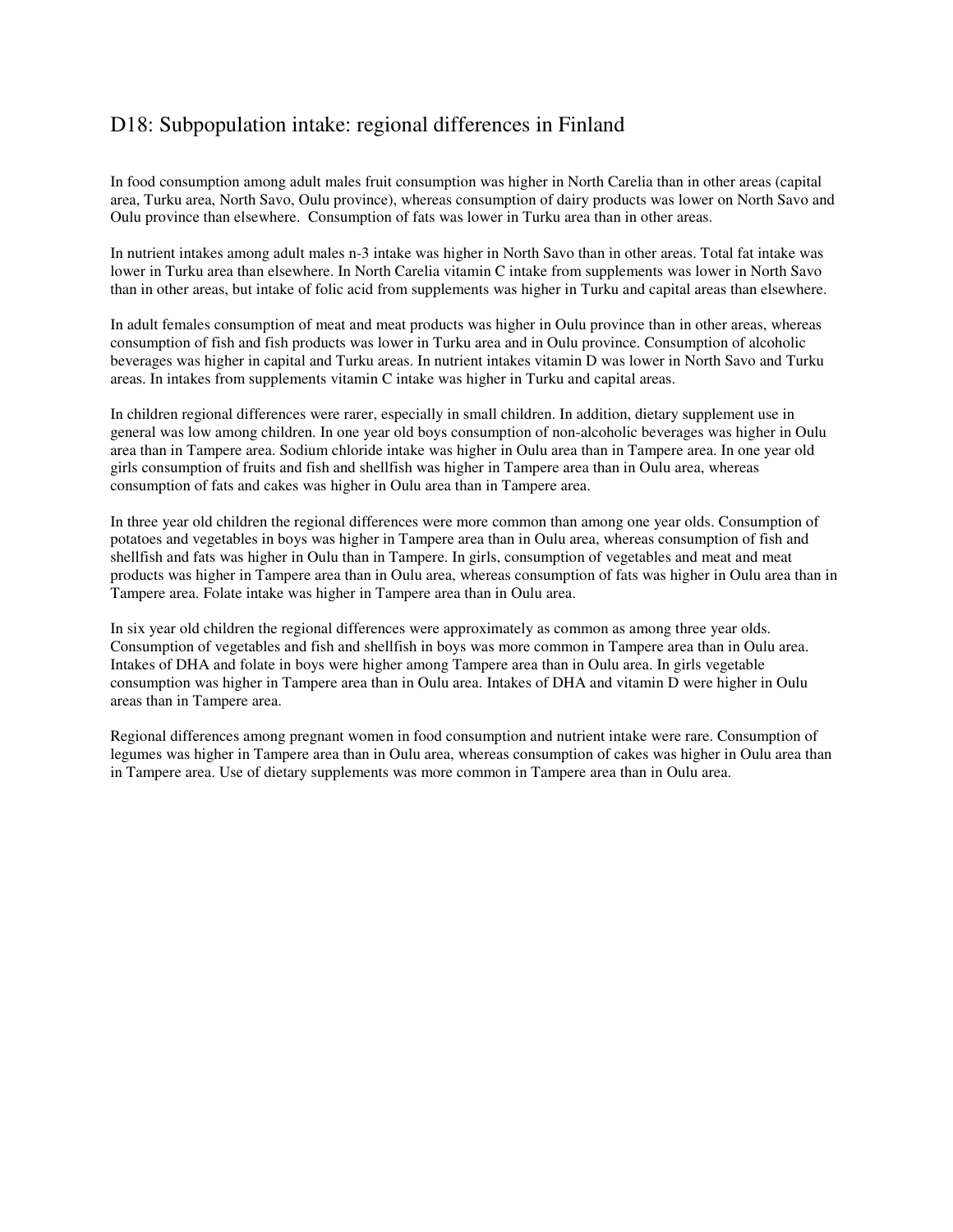| g/day                                                             | Age group 1 years |                |              |                 |           |                              |              |                                  |           |          |                              |                         |             |                |          |                          |  |  |
|-------------------------------------------------------------------|-------------------|----------------|--------------|-----------------|-----------|------------------------------|--------------|----------------------------------|-----------|----------|------------------------------|-------------------------|-------------|----------------|----------|--------------------------|--|--|
|                                                                   |                   |                |              | Tampere (n=294) |           |                              | Oulu (n=234) |                                  |           |          |                              |                         |             |                |          |                          |  |  |
|                                                                   |                   |                | Fractile     |                 |           |                              | Fractile     |                                  |           |          |                              |                         |             |                |          |                          |  |  |
| <b>MALES</b>                                                      | mean SD           |                |              | $0.05$ 0.25     |           |                              |              | 0.5 0.75 0.95 % of users mean SD |           |          |                              | $0.05$ 0.25             |             |                |          | 0.5 0.75 0.95 % of users |  |  |
| Main food groups (ingredient level, classification used in EPIC): |                   |                |              |                 |           |                              |              |                                  |           |          |                              |                         |             |                |          |                          |  |  |
| Potatoes and other tubers                                         | 68,8              | 43.1           | 5.86         | 37              | 63,5      | 93.2                         | 153          | 96,94 % 73,41 45,2               |           |          | 16,5                         | 43,1                    | 65          | 98,2           | 152      | 99,57%                   |  |  |
| Vegetables                                                        | 54,1              | 39.2           | 6.09         | 27,5            | 46,8      | 70.4                         | 123          | 99.66 % 50.77                    |           | 35       | 11,7                         | 26,4                    | 43,7        | 65             | 112      | 99,15%                   |  |  |
| Legumes                                                           | 3.43              | 5,36           | 0            | 0               | 0.64      | 5.13                         | 16.3         | 51,02 % 2,833                    |           | 4,81     | 0                            | 0                       | $\mathbf 0$ | 3,9            | 14.7     | 47,01%                   |  |  |
| Fruits                                                            | 84,6              | 62,4           | 8,57         | 43,7            | 72,2      | 117                          | 200          | 98,98 % 82,48                    |           | 59,2     | 16,1                         | 43,5                    | 69          | 103            | 204      | 99,57%                   |  |  |
| Dairy products                                                    | 329               | 289            | $\mathbf{0}$ | 95.4            | 246       | 527                          | 894          | 89.46 % 356.1                    |           | 273      | 0                            | 139                     | 308         | 534            | 903      | 94.44 %                  |  |  |
| Cereals and cereal products                                       | 21,1              | 20,2           |              | 0, 6, 11        | 14,8      | 31,6                         | 60,3         | 93,88 % 23,99                    |           | 70.1     | 0                            | 5,33                    | 13,8        | 28,3           | 60,5     | 93,59 %                  |  |  |
| Meat and meat products                                            | 41.1              | 22,3           | 11,2         | 25.1            | 39,1      | 52,5                         | 82,9         | 98,98 % 47,33                    |           | 31       | 12                           | 30,1                    | 40,2        | 60,2           | 99,9     | 99,57%                   |  |  |
| Fish and shellfish                                                | 5.44              | 8,92           | 0            | 0               | 0         | 7.75                         | 23.4         | 45,58 % 4,805                    |           | 10,5     | 0                            | $\mathbf 0$             | 0           | 7,75           | 18.6     | 42,31%                   |  |  |
| Eggs and egg products                                             | 2.32              | 5,2            | 0            | 0               | 0.26      | 2.44                         | 14,1         | 55,44 % 2,464                    |           | 5,5      | 0                            | 0                       | 0.11        | 2.18           | 15       | 53,42 %                  |  |  |
| Fat                                                               | 6.91              | 5,98           | 0.33         | 3,31            | 5.77      | 8.93                         | 17,3         | 96,94 % 7,195                    |           | 5,03     | 0.86                         | 3,57                    | 6.27        | 9,67           | 16.8     | 96,58%                   |  |  |
| Sugar and confectionary                                           | 11.4              | 8,03           | 1.41         | 5,43            | 10        | 15,4                         | 25,6         | 98,30 % 10,87                    |           | 8,04     | 0.85                         | 5,5                     | 9,46        | 14,3           | 25.9     | 98,72%                   |  |  |
| Cakes                                                             | 3,43              | 6,5            | 0            | 0               | 0         | 4,33                         | 15           | 47,28 % 4,236                    |           | 8,07     | 0                            | 0                       | 0.95        | 5              | 21       | 55,56 %                  |  |  |
| Non alcoholic beverages                                           | 463               | 210            | 190          | 324             | 430       | 559                          | 876          | 99.66 % 523.9                    |           | 237      | 196                          | 361                     | 486         |                | 637 1017 | 100,00%                  |  |  |
| Alcoholic beverages                                               | $\mathbf 0$       | $\overline{0}$ | 0            | 0               | 0         | 0                            | $^{\circ}$   | $0.00\%$ 0.002 0.02              |           |          | 0                            | 0                       | 0           | 0              | 0        | 0,43%                    |  |  |
| Condiments and sauces                                             | 0,77              | 2,5            | 0            | 0,02            | 0,23      | 0,71                         | 2,35         | 76,87 % 0,805                    |           | 3,24     | 0                            | 0.05                    | 0,3         | 0,74           | 2,3      | 79,06 %                  |  |  |
| Soups, bouillon                                                   | 2.79              | 17,4           | 0            | $\Omega$        | $\Omega$  | $\Omega$                     | $^{\circ}$   | 3,74 % 2,358                     |           | 13.4     | 0                            | $\Omega$                | 0           | 0              | $\Omega$ | 4.70%                    |  |  |
| Miscellaneous                                                     | 218               | 252            | 0            | 0               | 100       | 400                          | 717          | 71,09 % 159,1                    |           | 220      | $\Omega$                     | $\Omega$                | 52          | 270            | 653      | 68,38%                   |  |  |
| Unclassified                                                      |                   |                |              |                 |           |                              |              |                                  |           |          |                              |                         |             |                |          |                          |  |  |
| <b>Nutrients:</b>                                                 |                   |                |              |                 |           |                              |              |                                  |           |          |                              |                         |             |                |          |                          |  |  |
| Energy, KJ/day                                                    | 3593              |                |              |                 |           | 922 1837 3128 3696 4155 4956 |              | 99.66%                           | 3696      |          | 808 2147 3289 3725 4254 4766 |                         |             |                |          | 100,00%                  |  |  |
| Total fat, g/day                                                  | 27,9              | 10,7           | 10,4         |                 | 20,7 27,5 | 34,7                         | 45,6         | 99,66 % 28,69                    |           |          | 9,32 11,7                    | 22,9                    |             | 28.6 35.2 44.5 |          | 100,00%                  |  |  |
| n-3 fatty acids (total) (g/day)                                   | 0.94              | 0.53           | 0.31         | 0.63            | 0.86      | 1,2                          | 1,67         | 99.66 % 0.893                    |           | 0.41     | 0.29                         | 0.58                    |             | $0.84$ 1.15    | 1.62     | 100,00%                  |  |  |
| DHA, mg/day                                                       | 42,4              | 72,1           | 0,31         |                 | 2,65 9,66 | 56                           | 172          | 96,60%                           | 42,5      | 92,2     | 0,57                         | 2,92                    | 10,9        | 47             | 173      | 97,86 %                  |  |  |
| EPA, mg/day                                                       | 16,2              | 25,2           | 0.91         | 2,3             | 5,67      | 21,8                         | 62,9         | 99,66 % 16,37                    |           | 37,6     | 0.89                         | 2,46                    | 5,08        | 17,9           | 60.9     | 99,15%                   |  |  |
| Selenium, µg/day                                                  | 22.2              | 7,29           | 10,9         |                 | 17 21.7   | 27                           | 34,9         | 99,66 %                          | 23.08     | 8,72     | 11.8                         | 18,3                    | 22          | 27,4           | 34.8     | 100,00 %                 |  |  |
| Vitamin D, ug/day                                                 | 6.06              | 3,8            | 0,47         |                 | 3.3 5.74  | 8.36                         | 12,9         | 99.66 % 5.623                    |           | 3.68     | 0.65                         | 2.94                    | 5.14        | 7.57           | -12.4    | 100,00%                  |  |  |
| Sodium chloride, g/day                                            | 1600              | 913            | 389          |                 | 950 1379  | 2124 3499                    |              | 99.66%                           | 1984 1273 |          |                              | 508 1016 1673 2674 4606 |             |                |          | 100,00%                  |  |  |
| Folate, µg/day                                                    | 105               | 34,9           | 52,5         | 84,8            | 105       | 123                          | 158          | 99,66 % 103,5                    |           | 29,9     | 57,1                         | 84,2                    | 103         | 122            | 156      | 100,00%                  |  |  |
| <b>Dietary supplements</b>                                        |                   |                |              |                 |           |                              |              |                                  |           |          |                              |                         |             |                |          |                          |  |  |
| Vitamin C, g/day                                                  | 0.36              | 3,89           | 0            | 0               | $\Omega$  | 0                            | 0            | 1.02%                            | 0         | 0        | $\Omega$                     | 0                       | 0           | 0              | 0        | 0.00%                    |  |  |
| n-3 fatty acids (total), g/day                                    | O                 | 0              | 0            | 0               | 0         | 0                            | 0            | 0.00%                            | 0         | 0        | 0                            | 0                       | 0           | 0              | 0        | 0,00%                    |  |  |
| Folic acid, µg/day                                                | 1,02              | 11,1           | 0            | $\Omega$        | $\Omega$  | $\Omega$                     | $\Omega$     | 1,02%                            | $\Omega$  | $\Omega$ | $\Omega$                     | $\Omega$                | 0           | $\Omega$       | $\Omega$ | 0,00%                    |  |  |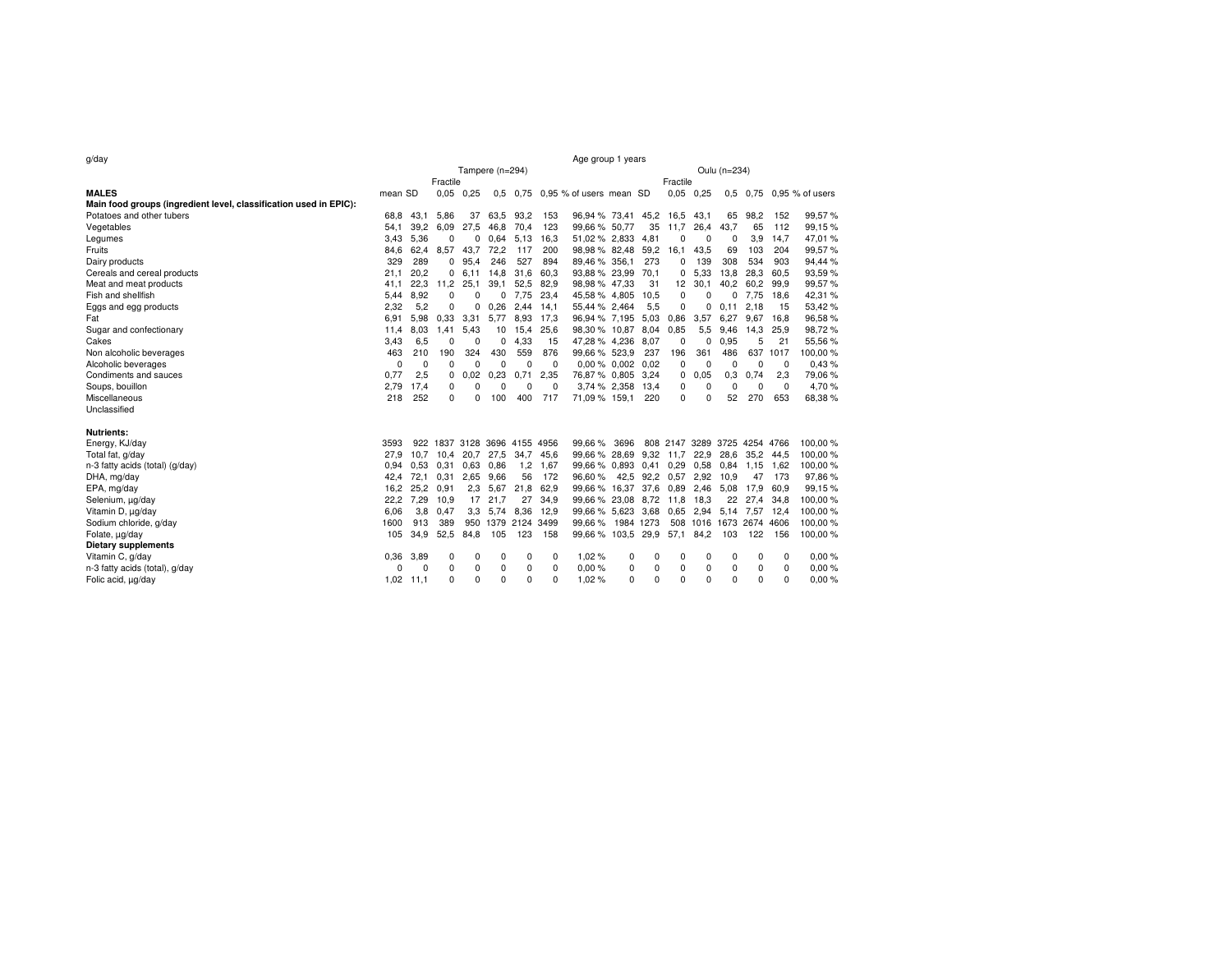| g/day                                                             | Age group 3 years |           |             |             |                  |                                    |              |                                  |      |                      |           |               |          |                   |           |                   |  |  |
|-------------------------------------------------------------------|-------------------|-----------|-------------|-------------|------------------|------------------------------------|--------------|----------------------------------|------|----------------------|-----------|---------------|----------|-------------------|-----------|-------------------|--|--|
|                                                                   |                   |           |             |             | Tampere ((n=282) |                                    | Oulu (n=264) |                                  |      |                      |           |               |          |                   |           |                   |  |  |
|                                                                   |                   |           | Fractile    |             |                  |                                    |              |                                  |      | Fractile             |           |               |          |                   |           |                   |  |  |
| <b>MALES</b>                                                      | mean SD           |           |             | $0.05$ 0.25 |                  |                                    |              | 0.5 0.75 0.95 % of users mean SD |      |                      |           | $0.05$ $0.25$ | 0,5      | 0,75              |           | $0.95$ % of users |  |  |
| Main food groups (ingredient level, classification used in EPIC): |                   |           |             |             |                  |                                    |              |                                  |      |                      |           |               |          |                   |           |                   |  |  |
| Potatoes and other tubers                                         | 76.7              | 49.8      | 11.6        | 44.8        | 69.4             | 105                                | 159          | 97,52%                           |      | 66,6 44,63 3,25 35,6 |           |               |          | 60,92 92,66 144,4 |           | 96,21 %           |  |  |
| Vegetables                                                        | 58,9              | 44,8      | 7,81        | 27,9        | 50,7             | 77,6                               | 143          | 98,94 %                          | 43,7 | 38,57                | 3,43 15,9 |               |          | 35,87 60,42 123,6 |           | 98,11%            |  |  |
| Legumes                                                           | 3,71              | 8,14      | $\Omega$    | 0           | 0                | 3,33                               | 21,7         | 35,11 %                          | 2,55 | 6,46                 | $\Omega$  | $\Omega$      |          | 0,0,102,16,14     |           | 25,38 %           |  |  |
| Fruits                                                            | 264               | 155       | 39,9        | 172         | 243              | 337                                | 527          | 100,00%                          |      | 241 156,7            | 35,4      | 124           |          | 209,4 329,6 509,5 |           | 99,62 %           |  |  |
| Dairy products                                                    | 538               | 252       | 65          | 380         | 558              | 697                                | 979          | 96,81%                           |      | 535 249,5            | 144       | 383           | 526,8    |                   | 691 894.9 | 98,48 %           |  |  |
| Cereals and cereal products                                       | 79,4              | 54        | 20          | 50,2        | 71,7             | 98,3                               | 150          | 99,65%                           |      | 82,3 51,48           |           | 22,7 48.8     |          | 69,15 103,7 183,7 |           | 100,00 %          |  |  |
| Meat and meat products                                            | 79,1              | 42,5      | 28,9        | 50,6        | 71,7             | 97,8                               | 156          | 99,65%                           | 74,3 | 36,6                 | 24,2 47,1 |               |          | 69,13 97,43 140,6 |           | 99,62 %           |  |  |
| Fish and shellfish                                                | 8,39              | 14,2      | $\mathbf 0$ | 0           | 0                | 12.3                               | 31.2         | 46,45%                           |      | 9,91 16,14           | 0         | $\mathbf 0$   |          | 0 13,98           | 40        | 49,62 %           |  |  |
| Eggs and egg products                                             | 9,09              | 12,1      | 0           | 1.4         | 4,84             | 12,3                               | 34.1         | 85,82%                           |      | 8,65 10,55           | 0         | 1,43          |          | 5,588 10,77 29,59 |           | 87,50 %           |  |  |
| Fat                                                               | 15.5              | 9,9       | 3,64        | 9.74        | 13,2             | 18,4                               | 32,8         | 100,00%                          | 18,1 | 9,66                 | 6,22      | 11,5          |          | 16,18 22,42 34,32 |           | 100,00 %          |  |  |
| Sugar and confectionary                                           | 36,9              | 26,6      | 6,56        | 16,5        | 32               | 47,9                               | 81,8         | 100,00%                          | 39.9 | 28,75                | 8,08      | 17            |          | 34,76 51,22       | 93.1      | 100,00 %          |  |  |
| Cakes                                                             | 18                | 21.6      | 0           | 2.67        |                  | 10 25,3                            | 58.2         | 79,43%                           |      | 21,9 23,72           |           | 0, 5, 17      | 13,58    |                   | 30 66,67  | 84,85 %           |  |  |
| Non alcoholic beverages                                           | 378               | 205       | 124         | 248         | 343              | 467                                | 788          | 100,00%                          |      | 369 205,5            | 121       | 229           |          | 336,9 473,2 763,5 |           | 100,00 %          |  |  |
| Alcoholic beverages                                               | 0.01              | 0.11      | 0           | 0           | 0                | 0                                  | 0            | 1,42%                            |      | 0.09 1.267           | 0         | $\Omega$      | 0        | 0                 | 0         | 1,14 %            |  |  |
| Condiments and sauces                                             | 5.17              | 7,51      | 0           | 0,55        | 2,21             | 6,07                               | 20,7         | 85,46%                           |      | 7,95 12,13           |           | 0.0,54        | 3,953    |                   | 10 29,63  | 84,47%            |  |  |
| Soups, bouillon                                                   |                   | 8,76 26,9 | 0           | 0           | $\Omega$         | 0                                  | 66.7         | 13,48%                           |      | 4,33 20,74           | 0         | 0             | 0        |                   | 0 16,67   | 8,33 %            |  |  |
| Miscellaneous                                                     |                   | 5 17,8    | $\Omega$    | 0           | 0                | 1.27                               | 30.2         | 46,81%                           | 18,3 | 62,4                 | $\Omega$  | 0             |          | 0,075 2,676       | 105       | 56,82%            |  |  |
| Unclassified                                                      |                   |           |             |             |                  |                                    |              |                                  |      |                      |           |               |          |                   |           |                   |  |  |
| <b>Nutrients:</b>                                                 |                   |           |             |             |                  |                                    |              |                                  |      |                      |           |               |          |                   |           |                   |  |  |
| Energy, KJ/day                                                    |                   |           |             |             |                  | 5402 1020 3876 4654 5376 6004 7010 |              | 100,00 % 5337 970,8 3967 4678    |      |                      |           |               |          | 5262 5818 7140    |           | 100,00 %          |  |  |
| Total fat, g/day                                                  | 44.5              | 14.3      | 24.6        | 35.4        | 43.1             | 51,2 67,7                          |              | 100,00%                          |      | 46,2 11,94           | 29,9 38,1 |               |          | 44,3 52,88 68,15  |           | 100,00 %          |  |  |
| n-3 fatty acids (total) (g/day)                                   | 1,21              | 0.57      | 0,51        | 0,87        | 1,12             | 1,41                               | 2,24         | 100,00%                          |      | 1,18 0,566           | 0,51 0,79 |               |          | 1,032 1,469       | 2.4       | 100,00 %          |  |  |
| DHA, mg/day                                                       | 68.5              | 94.7      | 4,32        | 16.7        | 32,4             | 79,7                               | 250          | 99,65%                           |      | 96.5 156.5           | 5,43      | 15,6          |          | 35 99.08 401.5    |           | 99,62 %           |  |  |
| EPA, mg/day                                                       | 23.8              | 34.3      | 1.15        | 4.49        | 10,9             | 27,4                               | 94.1         | 99,29%                           |      | 35,8 58,77           | 2,63      | 6,6           |          | 12,03 37,19 163,5 |           | 99,62 %           |  |  |
| Selenium, µg/day                                                  | 34,8              | 8,98      | 21,4        | 28,8        |                  | 34,2 39,5                          | 50,8         | 100,00%                          |      | 35.3 9.968           | 20,4      | 28            |          | 34,34 41,44 53,53 |           | 100,00 %          |  |  |
| Vitamin D, µg/day                                                 | 3.92              | 2         | 1.24        | 2.66        | 3.67 4.92        |                                    | 7,36         | 100,00 %                         |      | 4.35 3.221           | 1,06 2,15 |               |          | 3,53 5,344 11,21  |           | 100,00 %          |  |  |
| Sodium chloride, g/day                                            | 4654              |           |             |             |                  | 1312 2678 3758 4622 5509 6795      |              | 100,00 % 4974 1430 2763 4021     |      |                      |           |               | 4857     | 5771              | 7330      | 100,00 %          |  |  |
| Folate, µg/day                                                    | 129               | 43.4      | 75,6        | 101         | 123              | 148                                | 210          | 100,00%                          |      | 122 46,38 71,4 93,6  |           |               |          | 113,1 137,3       | 197       | 100,00 %          |  |  |
| <b>Dietary supplements</b>                                        |                   |           |             |             |                  |                                    |              |                                  |      |                      |           |               |          |                   |           |                   |  |  |
| Vitamin C, g/day                                                  | 9,2               | 21        | $\Omega$    | 0           | 0                | 0                                  | 50           | 20,57%                           |      | 2,99 10,78           | 0         | 0             | 0        | 0                 | 30        | 8,71 %            |  |  |
| n-3 fatty acids (total), g/day                                    | 0                 | 0.07      | 0           | 0           | 0                | 0                                  | 0            | 0.35%                            |      | $06E-04$             | 0         | 0             | 0        | 0                 | 0         | 0,38 %            |  |  |
| Folic acid, µg/day                                                | 9,14              | 25,5      | $\Omega$    | $\Omega$    | $\Omega$         | 0                                  | 75           | 17,73%                           |      | 4,45 18,99           | $\Omega$  | $\Omega$      | $\Omega$ | 0                 | 43,5      | 7,95 %            |  |  |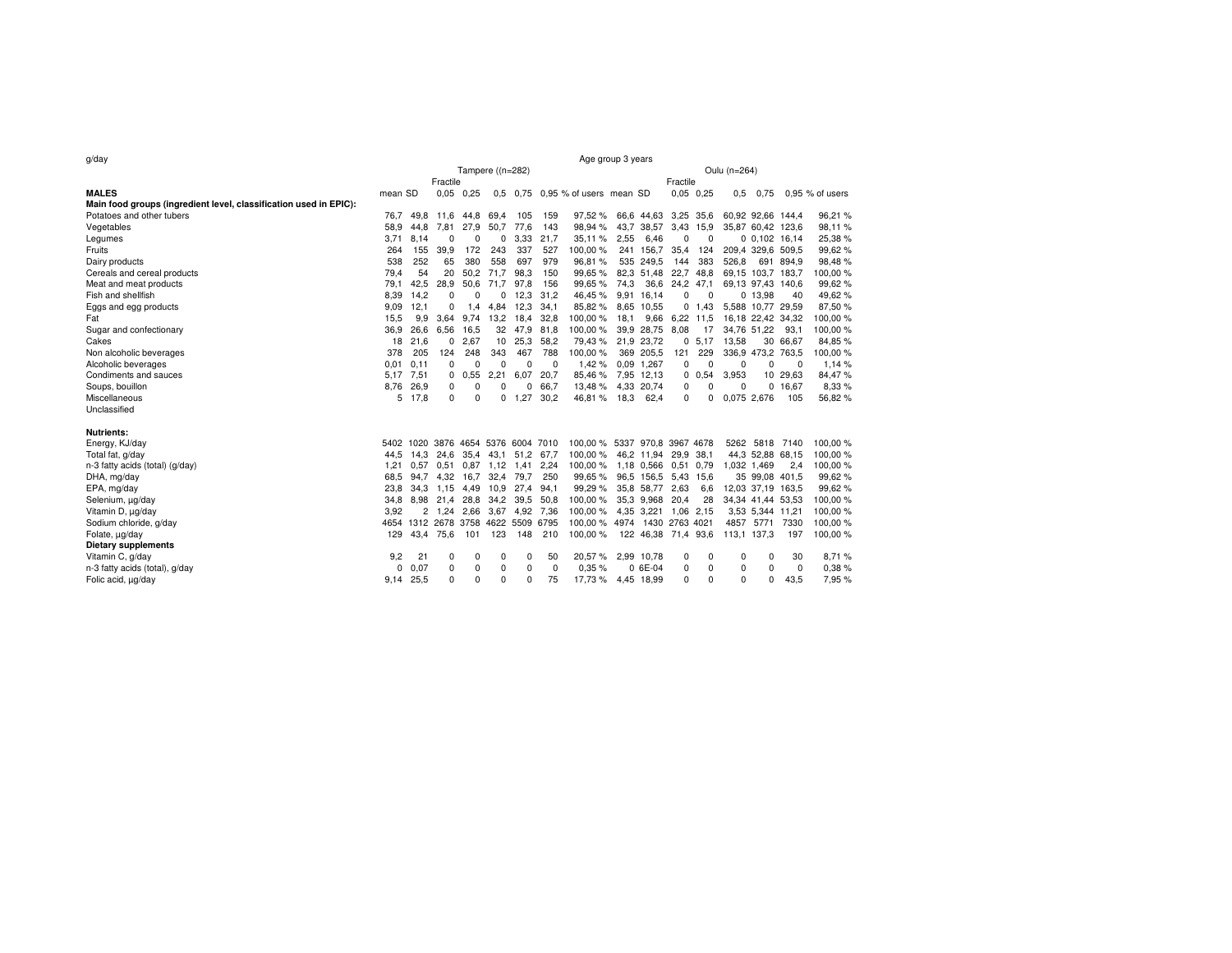| g/day                                                             | Age group 6 years |                         |             |             |                         |                |          |                                  |      |       |                  |               |                       |                |            |                          |  |  |  |  |
|-------------------------------------------------------------------|-------------------|-------------------------|-------------|-------------|-------------------------|----------------|----------|----------------------------------|------|-------|------------------|---------------|-----------------------|----------------|------------|--------------------------|--|--|--|--|
|                                                                   | Tampere (n=269)   |                         |             |             |                         |                |          |                                  |      |       | Oulu (n=175)     |               |                       |                |            |                          |  |  |  |  |
|                                                                   |                   | Fractile                | Fractile    |             |                         |                |          |                                  |      |       |                  |               |                       |                |            |                          |  |  |  |  |
| <b>MALES</b>                                                      | mean SD           |                         |             | $0.05$ 0,25 |                         |                |          | 0.5 0.75 0.95 % of users mean SD |      |       |                  | $0.05$ $0.25$ |                       |                |            | 0.5 0.75 0.95 % of users |  |  |  |  |
| Main food groups (ingredient level, classification used in EPIC): |                   |                         |             |             |                         |                |          |                                  |      |       |                  |               |                       |                |            |                          |  |  |  |  |
| Potatoes and other tubers                                         |                   | 91,4 52,17 18,6 51,5    |             |             | 87,18 121 175           |                |          | 98,14 %                          | 86.9 |       | 49,21 16,49      | 53            | 80,07                 | 114            | 175        | 98,86 %                  |  |  |  |  |
| Vegetables                                                        |                   | 69,2 47,22              |             | 12,3 34,2   | 60,95 92,5              |                | 159      | 100,00%                          | 48,1 | 34,96 | 4                | 22            | 40,56                 | 68,1           | 123        | 99,43 %                  |  |  |  |  |
| Legumes                                                           |                   | 3,39 7,717              | $\mathbf 0$ | 0           |                         | 0,0.76,19.1    |          | 30,48%                           | 1,92 | 6,089 | 0                | 0             | $\mathbf 0$           | 0              | 16.1       | 21,14 %                  |  |  |  |  |
| Fruits                                                            |                   | 286 178,4               | 38          | 161         | 248,5                   |                | 394 636  | 99,63%                           | 256  |       | 162,2 42,28      | 130           | 228,8                 | 349            | 590        | 98,29%                   |  |  |  |  |
| Dairy products                                                    | 651               | 235.5                   | 244         | 498         | 641.6                   |                | 805 1028 | 99,26%                           | 669  | 259,5 | 268              | 507           | 644.4                 |                | 837 1144   | 98,29 %                  |  |  |  |  |
| Cereals and cereal products                                       | 125               | 59.53                   |             | 49,6 87,3   | 115,4 149               |                | 222      | 100,00%                          | 113  | 51,01 |                  | 41,8 75,4     | 108,5                 | 145            | 217        | 100,00 %                 |  |  |  |  |
| Meat and meat products                                            |                   | 96,4 47,61              |             | 33,5 62,4   | 87,77                   | 121            | 187      | 100,00%                          | 91,6 |       | 42,37 34,49 62,1 |               | 84,4                  | 112            | 172        | 100,00 %                 |  |  |  |  |
| Fish and shellfish                                                |                   | 13,4 19,61              | 0           | 0           | 1,674 20,8              |                | 55       | 52,42%                           | 10,2 | 14,01 | 0                | 0             | 2,236                 | 18,1           | 41.1       | 50,86 %                  |  |  |  |  |
| Eggs and egg products                                             |                   | 12.4 12.82              |             | 0, 3, 34    | 8,412 18,1 38,3         |                |          | 94,80%                           | 12,9 | 13,74 |                  | 02.97         | 8,312                 | 17,5           | 45.2       | 89,14 %                  |  |  |  |  |
| Fat                                                               |                   | 22,9 10,41 10,2 15,4    |             |             | 21,02 28,2              |                | -43      | 100,00%                          | 20   | 8.835 | 7,23 13,1        |               | 19.6                  | 26,1           | 35         | 100,00%                  |  |  |  |  |
| Sugar and confectionary                                           | 49.9              | 32,15 8,88 24,5         |             |             | 44,86 64,3              |                | 113      | 100,00%                          | 54,4 |       | 36,22 10,26 26,7 |               | 45.78                 | 69,7           | 129        | 100,00%                  |  |  |  |  |
| Cakes                                                             |                   | 26,4 27,72              | 0           | 5           | 20                      | 39             | 79       | 82,16%                           | 27,3 | 27,99 |                  | 0, 5, 33      | 21,33                 | 37             | 89,3       | 82,86 %                  |  |  |  |  |
| Non alcoholic beverages                                           | 406               | 200                     | 149         | 263         | 378.4                   | 507            | 802      | 100,00%                          | 396  |       | 184,1 143,7      | 249           | 384,3                 | 513            | 710        | 100,00%                  |  |  |  |  |
| Alcoholic beverages                                               | 0,03              | 0.347                   | 0           | 0           | 0                       | $\Omega$       | 0        | 0,74%                            | 0,2  | 2,52  | 0                | 0             | 0                     | 0              | $^{\circ}$ | 1,71%                    |  |  |  |  |
| Condiments and sauces                                             | 8.44              | 9,688                   |             | 0, 1, 11    | 5,466 12,1              |                | 29       | 91,82%                           | 7,54 | 9,702 | 0                | 1,4           | 5,041                 | 10,3           | 28,6       | 92,00 %                  |  |  |  |  |
| Soups, bouillon                                                   | 9.54              | 30,2                    | 0           | 0           | $\Omega$                | 0              | 66.7     | 13,75 %                          | 7.84 | 26,33 | 0                | 0             | 0                     | 0              | 83.3       | 12,00 %                  |  |  |  |  |
| Miscellaneous                                                     |                   | 5,16 61,18              | $\Omega$    | $\mathbf 0$ |                         | $0$ 1.05 5.33  |          | 49,07%                           | 4,88 | 36,63 | 0                | 0             | $0,101$ 1,07          |                | 6,51       | 56,57%                   |  |  |  |  |
| Unclassified                                                      |                   |                         |             |             |                         |                |          |                                  |      |       |                  |               |                       |                |            |                          |  |  |  |  |
|                                                                   |                   |                         |             |             |                         |                |          |                                  |      |       |                  |               |                       |                |            |                          |  |  |  |  |
| <b>Nutrients:</b>                                                 |                   |                         |             |             |                         |                |          |                                  |      |       |                  |               |                       |                |            |                          |  |  |  |  |
| Energy, KJ/day                                                    | 6783              | 1140 5134 5993          |             |             | 6687 7465 8596          |                |          | 100,00 % 6558                    |      |       | 1238 4694 5834   |               |                       | 6443 7328 8604 |            | 100,00 %                 |  |  |  |  |
| Total fat, g/day                                                  |                   | 57,6 14,94 37,7         |             | 47          | 55,93 66,6 82,2         |                |          | 100,00%                          | 55,1 |       | 16,23 31,85 44,8 |               | 52,75                 |                | 63 87.9    | 100,00 %                 |  |  |  |  |
| n-3 fatty acids (total) (g/day)                                   |                   | 1.64 0.603 0.83 1.17    |             |             | 1.574 1.93 2.81         |                |          | 100.00%                          | 1,51 |       | 0,615 0,595 1,02 |               | 1,462                 | 1,81           | 2.62       | 100,00 %                 |  |  |  |  |
| DHA, mg/day                                                       |                   | 111 158,6               |             | 11,8 26,4   | 54,42                   | 106            | 442      | 100,00%                          | 97,9 | 135,5 |                  | 6,98 22,3     | 51,32                 | 113            | 410        | 99,43 %                  |  |  |  |  |
| EPA, mg/day                                                       |                   | 38,2 55,45              |             | 1,98 7,32   | 16,63 41,9              |                | 149      | 99,63%                           | 34,3 |       | 47,55 2,423 7,05 |               | 14,8                  | 40,3           | 144        | 99,43 %                  |  |  |  |  |
| Selenium, µg/day                                                  |                   | 44,7 11,22              | 28,6        | 37          |                         | 43.1 50.3 67.3 |          | 100,00%                          | 42,4 | 10,08 |                  | 27.5 34,7     | 42,52                 | 49             | 59,9       | 100,00 %                 |  |  |  |  |
| Vitamin D, ug/day                                                 | 5,01              | 2.094<br>1729 4028 4967 | 2.57        | 3,55        | 4,586<br>5841 6848 8158 |                | 5,9 9,02 | 100,00%                          | 5    |       | 2,116 1,717 3,57 |               | 4,71<br>5635          | 6,1            | 9,16       | 100,00 %                 |  |  |  |  |
| Sodium chloride, g/day                                            | 5999              |                         |             |             |                         |                |          | 100.00 % 5680                    |      |       | 1322 3773 4723   |               |                       | 6552 7858      |            | 100,00%                  |  |  |  |  |
| Folate, µg/day                                                    | 164               | 53,18 96,2 133          |             |             | 153,8                   |                | 185 256  | 100.00%                          | 147  |       |                  |               | 50,33 83,22 114 140,5 | 167            | 240        | 100,00 %                 |  |  |  |  |
| <b>Dietary supplements</b>                                        |                   |                         |             |             |                         |                |          |                                  |      |       |                  |               |                       |                |            |                          |  |  |  |  |
| Vitamin C, g/day                                                  |                   | 7.05 20.29              | 0           | 0           | 0                       | 0              | 45       | 15,99 %                          | 7.05 | 29,71 | 0                | 0             | 0                     | 0              | 45         | 14,86 %                  |  |  |  |  |
| n-3 fatty acids (total), g/day                                    |                   | 0.03 0.362              | 0           | 0           | 0                       | 0              | 0        | 0.74%                            | 0    | 0     | 0                | 0             | 0                     | 0              | $\Omega$   | 0,00%                    |  |  |  |  |
| Folic acid, µg/day                                                |                   | 8,98 28,04              | $\Omega$    | $\Omega$    | $\Omega$                | $\Omega$       | 75       | 14,87 % 7,68                     |      | 22,55 | 0                | 0             | 0                     | 0              | 66,7       | 15,43 %                  |  |  |  |  |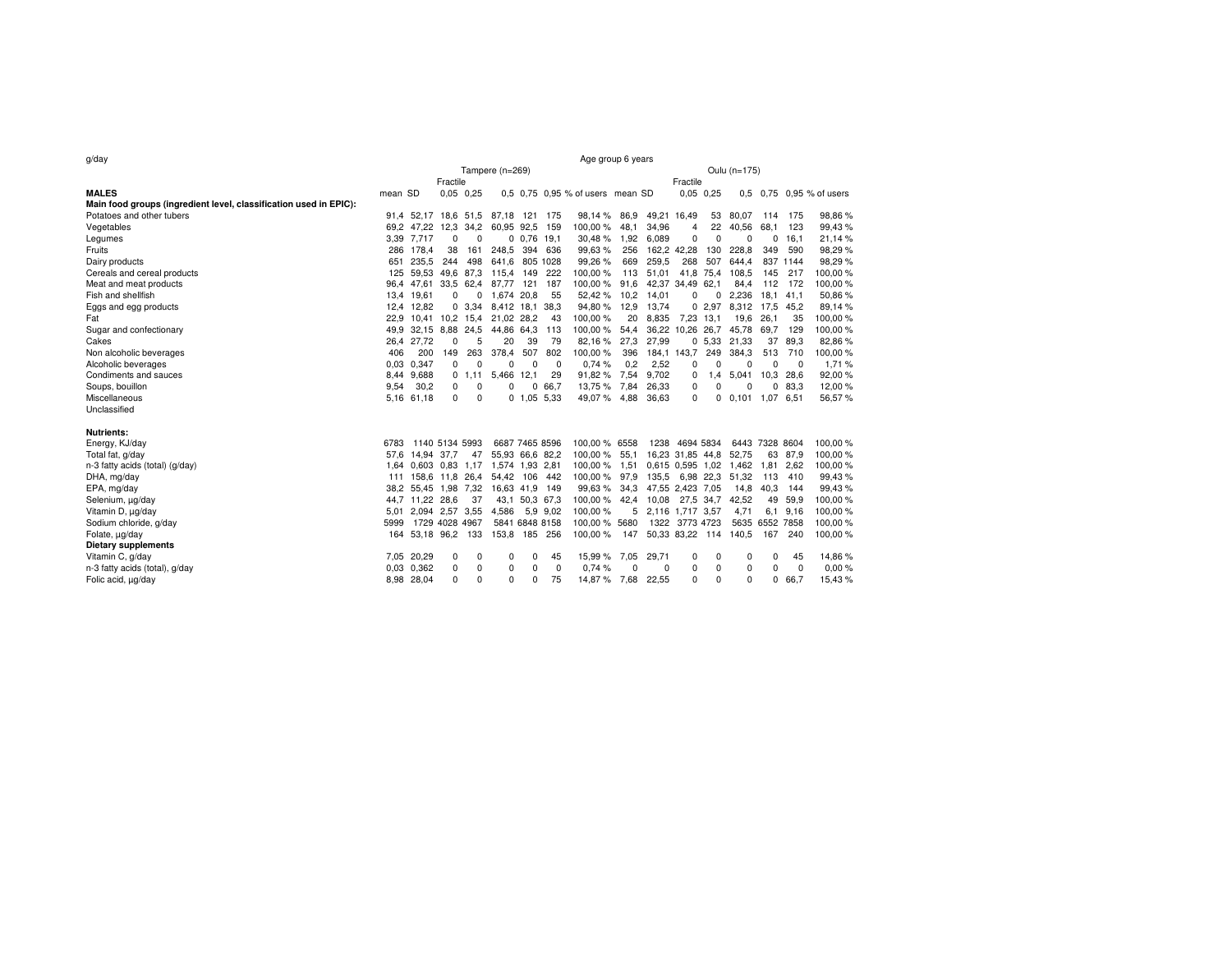| g/day                                                             | Age group 1 years |           |                     |             |                    |           |          |                                   |      |           |      |                              |             |                    |           |                          |  |  |  |
|-------------------------------------------------------------------|-------------------|-----------|---------------------|-------------|--------------------|-----------|----------|-----------------------------------|------|-----------|------|------------------------------|-------------|--------------------|-----------|--------------------------|--|--|--|
|                                                                   |                   |           |                     |             | Tampere (n=294)    |           |          | Oulu (n=234)                      |      |           |      |                              |             |                    |           |                          |  |  |  |
|                                                                   | Fractile          |           |                     |             |                    |           |          | Fractile                          |      |           |      |                              |             |                    |           |                          |  |  |  |
| <b>MALES</b>                                                      | mean SD           |           |                     | $0.05$ 0.25 |                    |           |          | 0.5 0.75 0.95 % of users mean SD  |      |           |      | $0.05$ 0.25                  |             |                    |           | 0.5 0.75 0.95 % of users |  |  |  |
| <b>FEMALES</b>                                                    |                   |           |                     |             |                    |           |          |                                   |      |           |      |                              |             |                    |           |                          |  |  |  |
| Main food groups (ingredient level, classification used in EPIC): |                   |           |                     |             |                    |           |          |                                   |      |           |      |                              |             |                    |           |                          |  |  |  |
| Potatoes and other tubers                                         | 63.8              | 41.1      |                     | 9,22 35,1   |                    | 59,7 82,4 | 148      | 98,60 % 65,18 37,6 15,3 40,5 56,9 |      |           |      |                              |             | 83                 | 148       | 99,33 %                  |  |  |  |
| Vegetables                                                        | 54.1              | 34,6      | 10,8                | 30,1        | 48,6               | 72,3      | 115      | 99,65 % 51,68                     |      | 32,6      | 10,6 |                              | 26,5 46,3   | 68,7               | 119       | 100,00 %                 |  |  |  |
| Legumes                                                           | 3.22              | 6,15      | 0                   | 0           | 0                  | 4         | 15,3     | 47,72 % 2,567 3,64                |      |           | 0    | 0                            | 0           | 5,33               | 9,18      | 44,67 %                  |  |  |  |
| Fruits                                                            | 81.3              | 69.1      | 18,4                | 41,6        | 65,7               | 98,6      | 195      | 100.00 % 71.25                    |      | 41,8      | 9,8  | 42,7                         | 65,9        | 94,6               | 144       | 98,67%                   |  |  |  |
| Dairy products                                                    | 325               | 259       | $\mathbf 0$         | 115         | 249                | 536       | 802      | 94,04 % 315,4                     |      | 257       | 0    | 105                          | 253         | 504                | 813       | 94,67%                   |  |  |  |
| Cereals and cereal products                                       | 21,9              | 20        | 0                   | 7.54        | 17,3               | 31.4      | 58.5     | 93,68 % 20,99                     |      | 17,9      | 0.86 | 6,67                         | 17,9        | 29,5               | 60.3      | 97,33 %                  |  |  |  |
| Meat and meat products                                            | 39,3              | 21.7      | 7,56                | 23,9        | 35,7               | 52,9      | 73.6     | 98,25 % 39,52 21,7                |      |           | 8,55 | 24,1                         | 37,4        | 48,9               | 75,7      | 100,00 %                 |  |  |  |
| Fish and shellfish                                                | 5,41              | 9,71      | 0                   | 0           | 0                  | 7.75      | 22.7     | 41,40 % 4,877 7,48                |      |           | 0    | 0                            | 0           | 8                  | 20,4      | 46,00 %                  |  |  |  |
| Eggs and egg products                                             | 2,31              | 5,07      | $\mathbf 0$         | $\mathbf 0$ | 0.11               | 2,34 12,1 |          | 54,39 % 2,198                     |      | 3,93      | 0    | 0                            | 0.26        | 2,19               | 11,4      | 60,67%                   |  |  |  |
| Fat                                                               | 6.66              | 4,67      | 0.71                | 3,32        | 5,96               | 9,38      | 14.2     | 97,54 %                           | 7,21 | 5,16      | 0,58 |                              | 3,16 6,07   | 10,6               | 15,9      | 96,67%                   |  |  |  |
| Sugar and confectionary                                           | 10.6              | 7,89      | 1,33                | 4,91        | 9,29               | 14,5      | 25,1     | 98,60 % 10,05                     |      | 6,8       | 1,96 |                              | 5,35 9,36   | 12,9               | 20,6      | 98,67%                   |  |  |  |
| Cakes                                                             | 3.38              | 6,18      | 0                   | 0           | 0                  | 4         | 15,3     | 48,42 % 4,297 7,42                |      |           | 0    | 0                            | 0.67        | 5,33               | 20        | 50,67 %                  |  |  |  |
| Non alcoholic beverages                                           | 453               | 208       | 173                 | 310         | 425                | 554       | 834      | 100.00 % 453.2                    |      | 192       | 177  | 320                          | 438         | 583                | 745       | 00,00 %                  |  |  |  |
| Alcoholic beverages                                               | $\Omega$          | 0         | $\Omega$            | $\Omega$    | $\Omega$           | $\Omega$  | $\Omega$ | 0.35%                             | O    | $\Omega$  | 0    | $\Omega$                     | $\Omega$    | $\Omega$           | $\Omega$  | 0.00%                    |  |  |  |
| Condiments and sauces                                             | 0.74              | 2,75      | 0                   | 0           | 0.25               | 0,72      | 2,45     | 74,04 % 0,744 3,56                |      |           | 0    | 0.03                         | 0,21        | 0,7                | 1,64      | 78,00 %                  |  |  |  |
| Soups, bouillon                                                   | 1,89              | 13,2      | $\Omega$            | $\Omega$    | $\Omega$           | $\Omega$  | $\Omega$ | 2,46 % 3,656                      |      | 16.6      | 0    | 0                            | 0           | 0                  | 23,3      | 5,33 %                   |  |  |  |
| Miscellaneous                                                     | 174               | 205       | $\Omega$            | 0           | 76,6               | 305       | 579      | 71,58 % 179,5                     |      | 234       | 0    | $\Omega$                     | 53          | 339                | 683       | 72,00 %                  |  |  |  |
| Unclassified                                                      |                   |           |                     |             |                    |           |          |                                   |      |           |      |                              |             |                    |           |                          |  |  |  |
|                                                                   |                   |           |                     |             |                    |           |          |                                   |      |           |      |                              |             |                    |           |                          |  |  |  |
| <b>Nutrients:</b>                                                 |                   |           |                     |             |                    |           |          |                                   |      |           |      |                              |             |                    |           |                          |  |  |  |
| Energy, KJ/day                                                    | 3404              |           | 766 1906 3057 3451  |             |                    | 3893 4500 |          | 100,00%                           | 3343 |           |      | 748 1966 2933 3398 3782 4497 |             |                    |           | 100,00 %                 |  |  |  |
| Total fat, g/day                                                  | 26                |           | 8,34 12,4 20,2 26,2 |             |                    | 30,9      | 41       | 100,00 % 25,78                    |      | 8,29      | 10,1 |                              | 20,8 26,4   |                    | 30,9 39,4 | 100,00 %                 |  |  |  |
| n-3 fatty acids (total) (g/day)                                   | 0.88              |           | $0,42$ 0.29         | 0,64        | 0,82               | 1,08      | 1,58     | 100,00%                           |      | 0.85 0.37 | 0,27 |                              | $0.55$ 0.88 | 1,13               | 1,46      | 100,00 %                 |  |  |  |
| DHA, mg/day                                                       | 41.3              | 91,7      |                     | $0.3$ 2.25  | 8,63               | 53,1      | 173      | 97,19%                            |      | 36,5 56,1 |      | $0.66$ 3.05 11.1             |             | 40,6               | 158       | 98,67%                   |  |  |  |
| EPA, mg/day                                                       | 15,6              | 31.5      | 0.66                | 2,07        | 4,33               | 20,3      | 59,9     | 98,60 % 13,92 19,6                |      |           | 0,76 | 2,09                         | 4,64        | 16,8               | 57,4      | 100,00 %                 |  |  |  |
| Selenium, µg/day                                                  |                   | 21,2 6,94 | 10,6                | 16,7        | 21,1               | 24,9      | 32,2     | 100,00 % 20,93 6,78               |      |           | 10.6 |                              | 16,8 21,1   |                    | 25,4 31,2 | 100,00%                  |  |  |  |
| Vitamin D, µg/day                                                 | 5,82              | 3,28      | 1,07                |             | 3,41 5,44          | 7,63      | 11,7     | 100,00 % 5,397 3,35               |      |           | 0.53 |                              | 2,9 5,43    | 7,62 11,6          |           | 100,00%                  |  |  |  |
| Sodium chloride, g/day                                            | 1655              | 974       | 493                 |             | 884 1502 2251 3356 |           |          | 100,00%                           | 1688 | 930       | 478  |                              |             | 979 1548 2140 3596 |           | 100,00%                  |  |  |  |
| Folate, µg/day                                                    | 99.8              | 27        | 54.7                | 83,8        | 98,4               | 116       | 145      | 100,00 % 98,85 33,3 48,5          |      |           |      |                              | 79,3 96,5   | 115                | 149       | 100,00%                  |  |  |  |
| <b>Dietary supplements</b>                                        |                   |           |                     |             |                    |           |          |                                   |      |           |      |                              |             |                    |           |                          |  |  |  |
| Vitamin C, g/day                                                  | 0.14              | 2,37      | 0                   | 0           | 0                  | 0         | 0        | 0.35%                             | 0    | 0         | 0    | 0                            | 0           | 0                  | 0         | 0.00%                    |  |  |  |
| n-3 fatty acids (total), g/day                                    | $\Omega$          | $\Omega$  | 0                   | 0           | 0                  | 0         | $\Omega$ | 0.00%                             | 0    | 0         | 0    | 0                            | 0           | 0                  | 0         | 0.00%                    |  |  |  |
| Folic acid, µg/day                                                | 0.07              | 1,18      | 0                   | $\mathbf 0$ | 0                  | $\Omega$  | $\Omega$ | 0.35%                             | 0    | 0         | 0    | $\Omega$                     | $\Omega$    | $\Omega$           | $\Omega$  | 0.00%                    |  |  |  |
|                                                                   |                   |           |                     |             |                    |           |          |                                   |      |           |      |                              |             |                    |           |                          |  |  |  |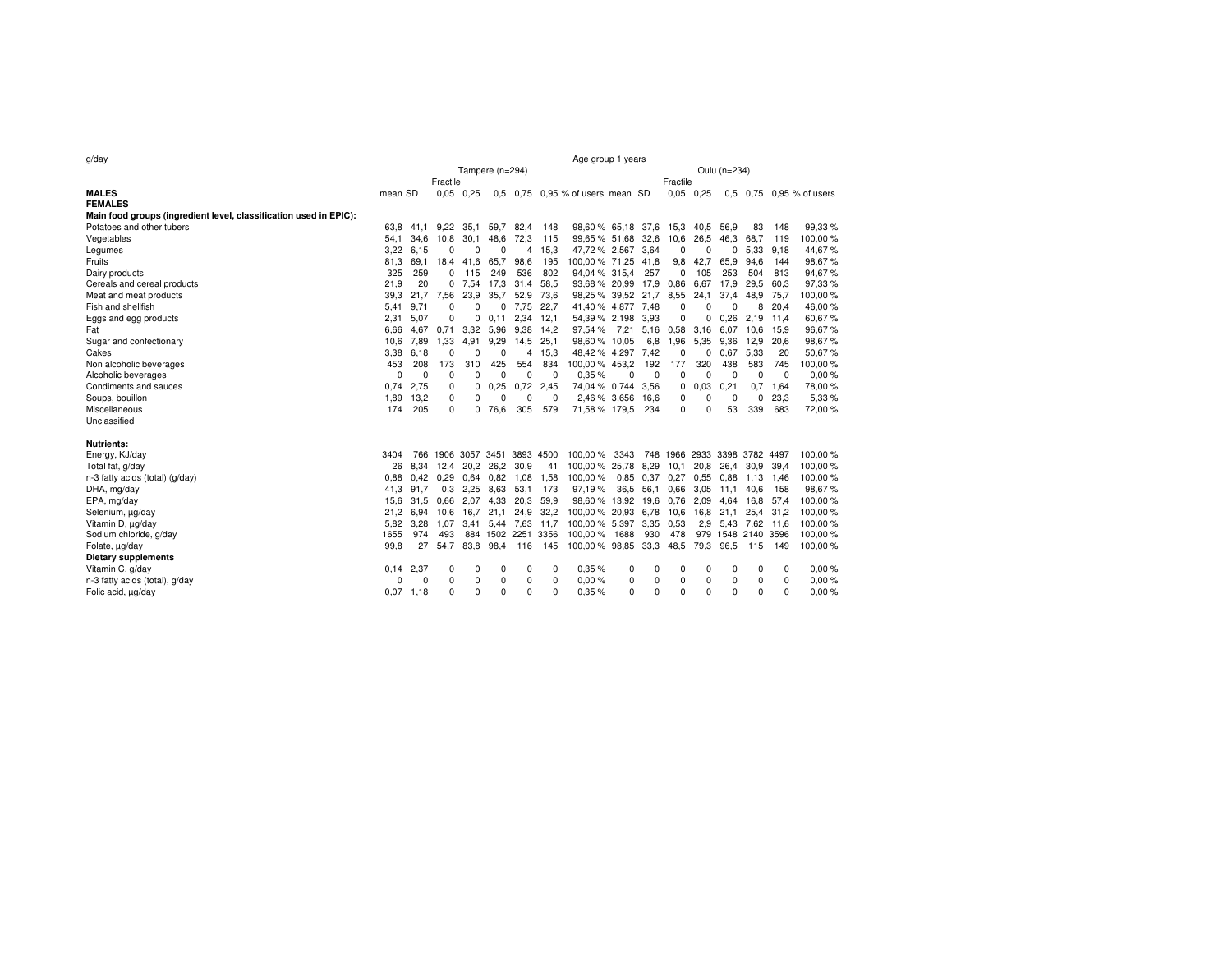| g/day                                                             | Age group 3 years                |           |                               |             |                |           |          |                                  |      |                      |           |               |                   |                   |            |                   |
|-------------------------------------------------------------------|----------------------------------|-----------|-------------------------------|-------------|----------------|-----------|----------|----------------------------------|------|----------------------|-----------|---------------|-------------------|-------------------|------------|-------------------|
|                                                                   | Tampere ((n=282)<br>Oulu (n=264) |           |                               |             |                |           |          |                                  |      |                      |           |               |                   |                   |            |                   |
|                                                                   |                                  |           | Fractile                      |             |                |           |          |                                  |      |                      | Fractile  |               |                   |                   |            |                   |
| <b>MALES</b>                                                      | mean SD                          |           |                               | $0.05$ 0.25 |                |           |          | 0.5 0.75 0.95 % of users mean SD |      |                      |           | $0.05$ $0.25$ | 0.5               | 0.75              |            | $0.95$ % of users |
| <b>FEMALES</b>                                                    |                                  |           |                               |             |                |           |          |                                  |      |                      |           |               |                   |                   |            |                   |
| Main food groups (ingredient level, classification used in EPIC): |                                  |           |                               |             |                |           |          |                                  |      |                      |           |               |                   |                   |            |                   |
| Potatoes and other tubers                                         |                                  | 67,3 41,2 | 13,7                          | 37,4        | 60,3           | 87        | 146      | 99,26%                           | 59,1 | 38,58                | 3,46      | 32            |                   | 56,45 82,47 128,2 |            | 97,83 %           |
| Vegetables                                                        | 59.8                             | 42.1      | 8.41                          | 29.6        | 53.6           | 80.5      | 134      | 100.00%                          |      | 41,1 33,96           | 4,81      | 16.2          | 31                |                   | 59.5 97.02 | 98.70%            |
| Legumes                                                           |                                  | 2,24 7,49 | O                             | $\Omega$    | 0              | 0,81      | 13,5     | 29,37%                           |      | 1,79 5,023           | 0         | 0             | 0                 | 0.37 12,62        |            | 26,96 %           |
| Fruits                                                            | 238                              | 144       | 48.6                          | 137         | 217            | 317       | 495      | 99.63%                           |      | 234 140.4            | 48,2      | 133           | 206.3             | 309.9 511.9       |            | 99.57%            |
| Dairy products                                                    | 515                              | 234       | 104                           | 371         | 521            | 657       | 880      | 95,91%                           |      | 520 217,9            | 68,2      | 398           | 514,3 653,1 884,6 |                   |            | 99,13%            |
| Cereals and cereal products                                       | 76.7                             | 42.5      | 23.7                          | 49.8        | 69.5           | 96.7      | 148      | 99,63%                           |      | 74,8 44,43           | 21,7 43,4 |               |                   | 66,73 97,06 161,8 |            | 100,00 %          |
| Meat and meat products                                            | 72,2                             | 37,8      | 24,6                          | 47,5        | 64,9           | 90,6      | 133      | 99,63%                           |      | 61,1 34,42           |           | 14 37,9       | 56,34 75,57 125,4 |                   |            | 99,57%            |
| Fish and shellfish                                                | 8.88                             | 13.3      | 0                             | 0           | 0              | 14.7      | 37.2     | 48,33%                           |      | 8.84 14.04           | 0         | 0             |                   | $0$ 12.58 41.15   |            | 47.83%            |
| Eggs and egg products                                             | 8.11                             | 9,59      | 0                             | 1.7         | 5,11           | 10,4      | 27,5     | 86,99%                           |      | 8,96 10,29           |           | 0 1,45        | 5,002 13,02 27,45 |                   |            | 87,39 %           |
| Fat                                                               | 14.4                             | 9.31      | 5.1                           | 8.65        | 12.7           | 17.6      | 27.4     | 100.00%                          |      | 17.1 9.027           |           | 6.4 10.8      | 15.87             | 20.95 32.02       |            | 100,00 %          |
| Sugar and confectionary                                           | 33,5                             | 23,6      | 5,7                           | 15          | 27,4           | 46,4      | 73,8     | 99,63%                           |      | 40,5 25,76           |           | 6,86 21,8     |                   | 35,23 54,91 94,21 |            | 99,57%            |
| Cakes                                                             | 16.4                             | 17.3      | 0                             | 3           | 12.7           | 24,5      | 47.7     | 79,55 %                          |      | 21,9 23,78           |           | 0, 4.33       | 14.42             |                   | 32 68.67   | 85,22 %           |
| Non alcoholic beverages                                           | 347                              | 170       | 113                           | 225         | 323            | 455       | 677      | 100,00%                          |      | 314 172,8            | 90,4      | 188           |                   | 287,3 412,2 652,8 |            | 100,00 %          |
| Alcoholic beverages                                               | 0.02                             | 0.22      | 0                             | $\Omega$    | 0              | $\Omega$  | $\Omega$ | 2.23%                            |      | 0.015                | 0         | O             | U                 | $\Omega$          | - 0        | 0.87%             |
| Condiments and sauces                                             | 4,81                             | 8,03      | 0                             | 0,31        | $\overline{c}$ | 5,39      | 20,9     | 84,01%                           |      | 4,93 7,346           |           | 0, 0.13       | 2,349 6,259       |                   | 20,59      | 77,39 %           |
| Soups, bouillon                                                   | 9.15                             | 31.5      | 0                             | $\Omega$    | $\Omega$       | ŋ         | 66.7     | 13,75%                           | 3,7  | 16.4                 | 0         | O             | 0                 |                   | 0 33,33    | 6,52%             |
| Miscellaneous                                                     | 5,99                             | 33,9      | 0                             | 0           | 0.01           | 1.11      | 20,7     | 50,19%                           |      | 19,4 94,33           | 0         | 0             | 0,091             |                   | 2 71,67    | 55,65 %           |
| Unclassified                                                      |                                  |           |                               |             |                |           |          |                                  |      |                      |           |               |                   |                   |            |                   |
|                                                                   |                                  |           |                               |             |                |           |          |                                  |      |                      |           |               |                   |                   |            |                   |
| <b>Nutrients:</b>                                                 |                                  |           |                               |             |                |           |          |                                  |      |                      |           |               |                   |                   |            |                   |
| Energy, KJ/day                                                    | 4975                             | 905       | 3499                          | 4377        | 4911           | 5556 6562 |          | 100.00 % 5010 960.9 3653 4405    |      |                      |           |               | 4898              | 5501              | 6620       | 100.00%           |
| Total fat, g/day                                                  | 40.8                             | 11.6      | 25.2 32.6                     |             | 39.6           | 47        | 62,3     | 100,00%                          |      | 43,4 12,64           | 25.6 35.6 |               |                   | 42,19 49,78 66,62 |            | 100,00 %          |
| n-3 fatty acids (total) (g/day)                                   | 1.13                             |           | 0.52 0.54 0.75                |             | 1.02           | 1,34      | 2,2      | 100,00%                          |      | 1,04 0,508           | 0,5       | 0,7           | 0,941 1,265 1,808 |                   |            | 100,00%           |
| DHA, mg/day                                                       | 81.9                             | 120       | 5.26                          | 16,4        | 38,5           | 90,4      | 320      | 100,00%                          |      | 80 122,2             | 3,68 13,3 |               |                   | 30.19 70.51       | 328.1      | 99.13%            |
| EPA, mg/day                                                       | 28.9                             | 48,6      | 1.44                          | 4,78        | 10,9           | 31,5      | 119      | 98,51%                           | 30,6 | 51,9                 | 1,73 4,56 |               | 10,68 27,23 126,2 |                   |            | 99,57%            |
| Selenium, µg/day                                                  | 32.4                             | 8.44      | 20.8                          | 26          | 31.7           | 37.5      | 47.8     | 100,00%                          |      | 31,8 8,996           | 19,5 25,6 |               | 30,76 35,94 47,72 |                   |            | 100,00 %          |
| Vitamin D, µg/day                                                 |                                  | 3.87 1.98 | 1.23                          | 2,55        | 3.65           | 4.78      | 7.26     | 100,00%                          |      | 4,04 3,472 0,92 1,83 |           |               | 3,123 4,874 11,18 |                   |            | 100,00 %          |
| Sodium chloride, g/day                                            | 4295                             |           | 1127 2577 3558 4162 5042 6343 |             |                |           |          | 100,00 % 4403 1242 2785 3474     |      |                      |           |               |                   | 4273 5125 6494    |            | 100,00 %          |
| Folate, ug/day                                                    | 123                              | 42,1      | 75,9                          | 96.3        | 113            | 137       | 205      | 100,00%                          |      | 108 31,56 66,5 86,4  |           |               | 102,4 122,6 162,7 |                   |            | 100,00 %          |
| <b>Dietary supplements</b>                                        |                                  |           |                               |             |                |           |          |                                  |      |                      |           |               |                   |                   |            |                   |
| Vitamin C, g/day                                                  | 5,4                              | 14,7      | 0                             | 0           | 0              | 0         | 45       | 15,24 %                          | 3,05 | 11,61                | 0         | 0             | 0                 | 0                 | 30         | 7,83 %            |
| n-3 fatty acids (total), g/day                                    | 0                                | 0,04      | 0                             | 0           | 0              | 0         | 0        | 0.74%                            | 0    | 0                    | 0         | 0             | $\Omega$          | $\Omega$          | 0          | 0.00%             |
| Folic acid, µg/day                                                | 7,33 22,1                        |           | $\Omega$                      | $\Omega$    | $\Omega$       | $\Omega$  | 75       | 15,24 %                          |      | 4,02 17,31           | 0         | $\Omega$      | $\Omega$          | $\Omega$          | 25         | 6,52%             |